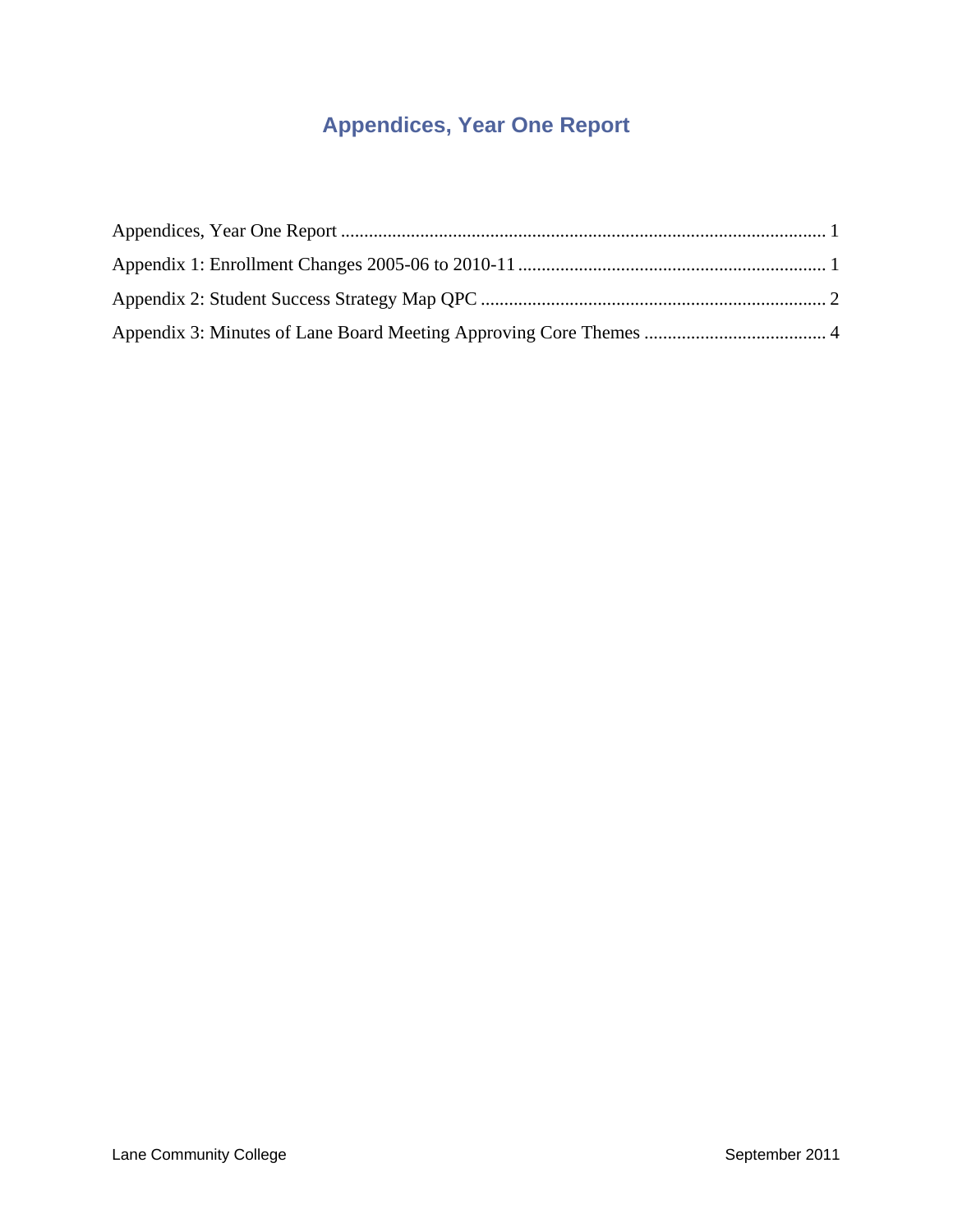# **Appendix 1: Enrollment Changes 2005-06 to 2010-11**

| 16,000                                                                    |               |               |          |          |          |               |
|---------------------------------------------------------------------------|---------------|---------------|----------|----------|----------|---------------|
| Total Annual Reported FTE<br>14,000<br>12,000<br>10,000<br>8,000<br>6,000 |               |               |          |          |          |               |
| 2005-06<br>2006-07                                                        |               | 2007-08       | 2008-09  | 2009-10  |          | 2010-11       |
|                                                                           | 2005-06       | 2006-07       | 2007-08  | 2008-09  | 2009-10  | 2010-11       |
| Total LDC (Transfer) FTE                                                  | 5,181.0       | 5,296.1       | 5,428.5  | 6,226.5  | 7,654.0  | 8,185.8       |
| % of Total Annual FTE                                                     | 48.2%         | 47.3%         | 49.1%    | 48.6%    | 51.2%    | 53.1%         |
| <b>Yearly Change</b>                                                      | 2.2%          | 2.2%          | 2.5%     | 14.7%    | 22.9%    | 6.9%          |
| <b>Cumulative Change</b><br>(change based on '01-02)                      | $-11.6%$      | $-9.6%$       | $-7.4%$  | 6.2%     | 30.6%    | 39.7%         |
|                                                                           |               |               |          |          |          |               |
|                                                                           | 2005-06       | 2006-07       | 2007-08  | 2008-09  | 2009-10  | 2010-11       |
| Total Career & Tech. FTE                                                  | 3,291.2       | 3,548.6       | 3,447.6  | 4,069.3  | 4,247.6  | 4,376.5       |
| % of Total Annual FTE                                                     | 30.6%         | 31.7%         | 31.2%    | 31.7%    | 28.4%    | 28.4%         |
| <b>Yearly Change</b>                                                      | 4.7%          | 7.8%          | $-2.8%$  | 18.0%    | 4.4%     | 3.0%          |
| <b>Cumulative Change</b><br>(based on '01-02)                             | $-17.9%$      | $-11.5%$      | $-14.0%$ | 1.5%     | 6.0%     | 9.2%          |
|                                                                           | 2005-06       | 2006-07       | 2007-08  | 2008-09  | 2009-10  | 2010-11       |
| <b>Total Developmental FTE</b>                                            | 1,496.0       | 1,565.3       | 1,593.0  | 1,921.8  | 2,434.0  | 2,298.0       |
| % of Total Annual FTE                                                     | 13.9%         | 14.0%         | 14.4%    | 15.0%    | 16.3%    | 14.9%         |
| Yearly Change                                                             | 9.5%          | 4.6%          | 1.8%     | 20.6%    | 26.6%    | $-5.6%$       |
| <b>Cumulative Change</b><br>(based on '01-02)                             | $-32.6%$      | $-29.5%$      | $-28.2%$ | $-13.4%$ | 9.7%     | 3.5%          |
|                                                                           | 2005-06       | 2006-07       | 2007-08  | 2008-09  | 2009-10  | 2010-11       |
|                                                                           |               |               |          |          | 622.2    |               |
| Total Community Ed FTE                                                    | 769.8<br>7.2% | 779.1<br>7.0% | 595.6    | 599.6    |          | 556.8<br>3.6% |
| % of Total Annual FTE                                                     |               |               | 5.4%     | 4.7%     | 4.2%     |               |
| <b>Yearly Change</b>                                                      | 29.2%         | 1.2%          | $-23.5%$ | 0.7%     | 3.8%     | $-10.5\%$     |
| <b>Cumulative Change</b><br>(based on '01-02)                             | $-34.5%$      | $-33.7%$      | $-49.3%$ | $-49.0%$ | $-47.1%$ | $-52.6%$      |

## <span id="page-1-0"></span>*Total Annual FTE*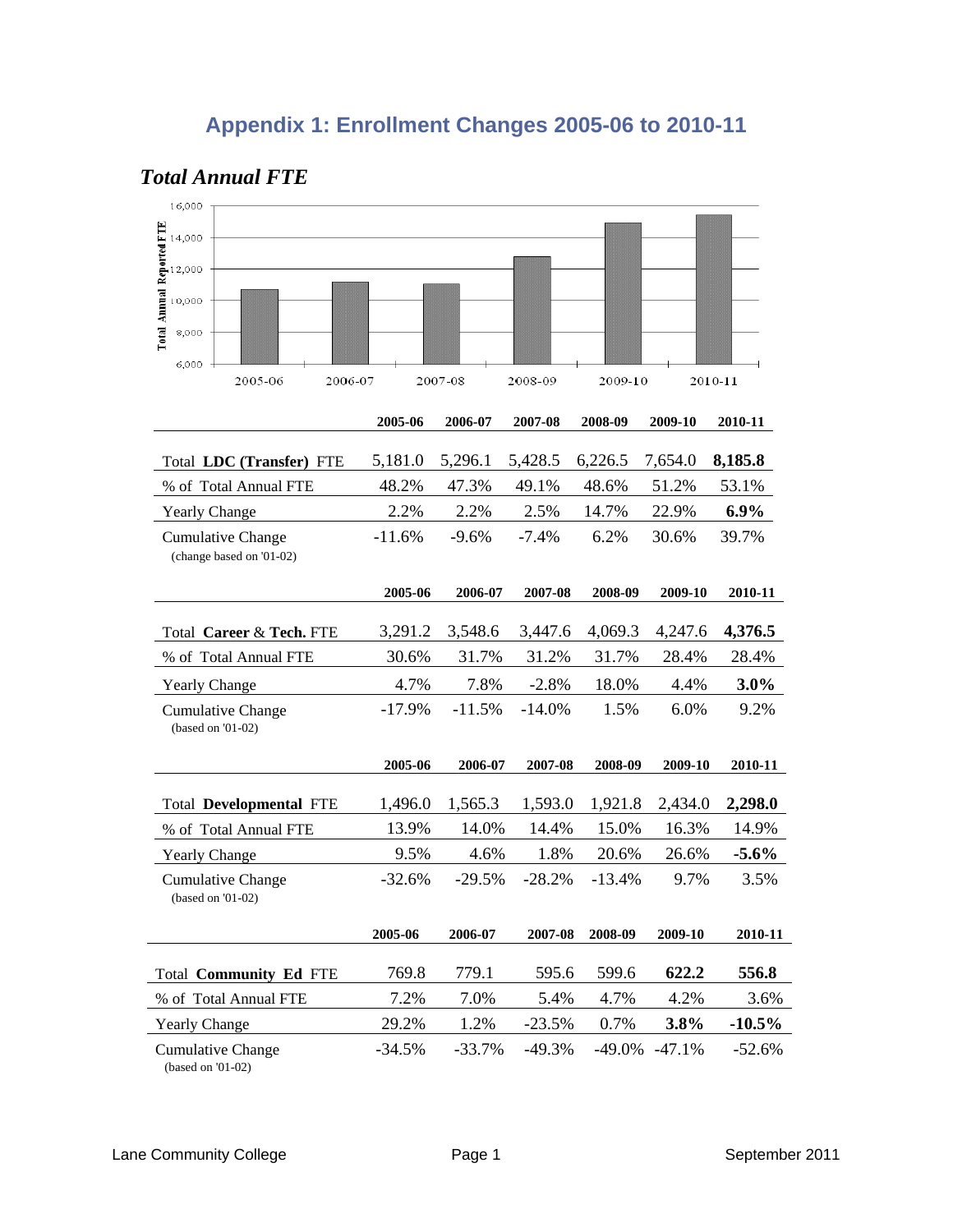

## <span id="page-2-0"></span>**Appendix 2: Student Success Strategy Map QPC**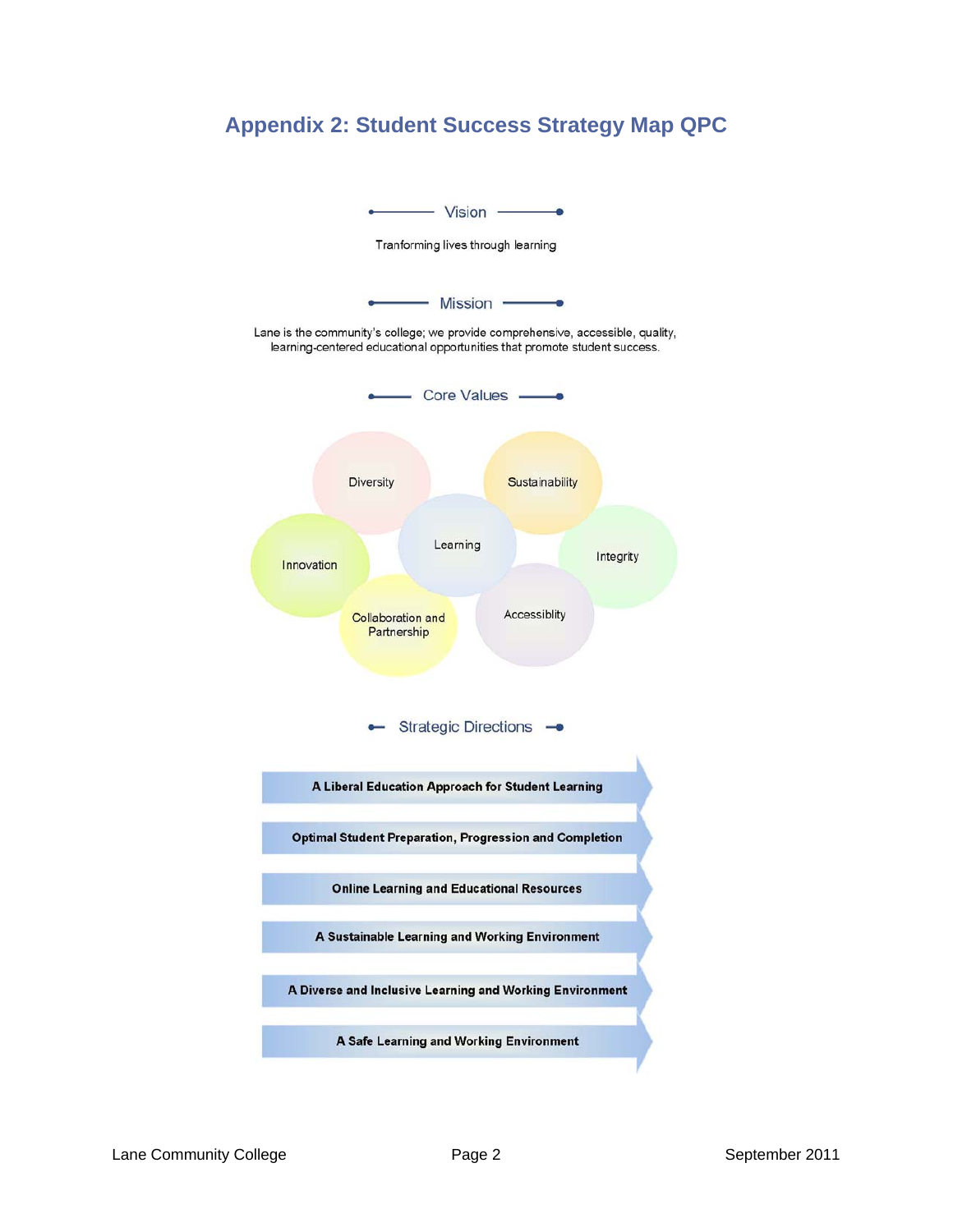**Strategic Initiatives** 

**Institutional Projects** 

**Title III: Engaging Students** 

**ABE to Credential** 

**Mandatory/Online Advising & Orientation** 

**CAPP Degree Audit Automation** 

**Degree Qualifications Profile** 

**Complete College America** 

**Roadmaps** 

Win-Win

**Foundations of Excellence** 

**Achieving the Dream** 

**Progression and Degree Completion** 

Students will participate in intentional experiences amd support practices, particularly during their first year, that impact their ability to progress in their educational pathway.

Quality

Students will engage in high quality, high impact

curriculuar and co-curricular courses, programs,

events and activities that empower their success.

**Research & Information Systems** 

Facuty, staff and administrators will use data and

an evidence-based culture to continuously

improve practices and policies in support of

student engagement and success.

**Optimal Student Preparation, Progression and Completion** (Quality Progression and Completion)

- · Promote students' progression to goal completion by knowing our students and creating needed systems, processes and learning environments
- Support academically underprepared students' progression to college-level coursework by providing them with foundational skills, classes and support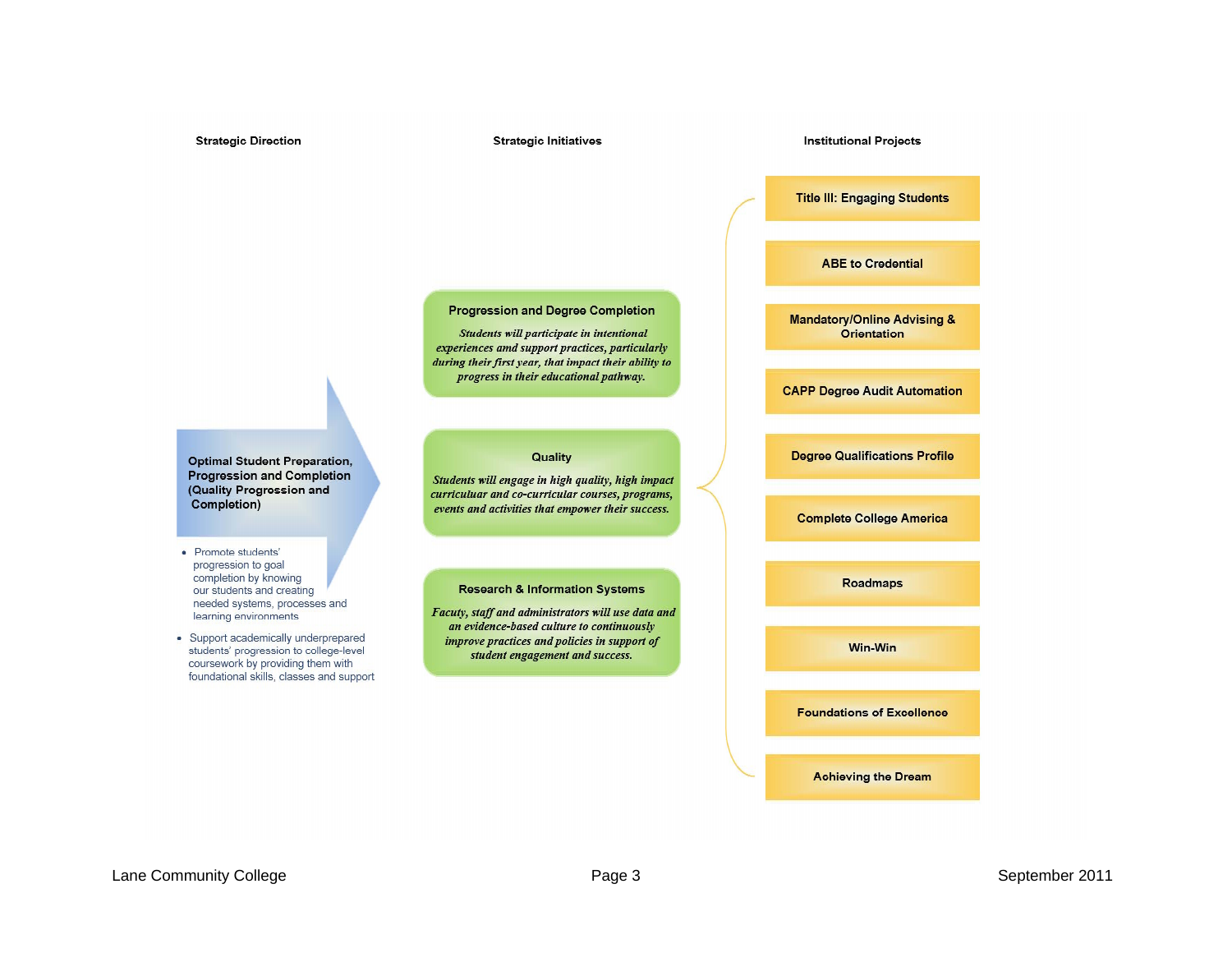## <span id="page-4-0"></span>**Appendix 3: Minutes of Lane Board Meeting Approving Core Themes**

**(see page 10)**

## LANE COMMUNITY COLLEGE

## BOARD OF EDUCATION MINUTES

June 14, 2011

#### **1. Attendance**

Board members present: Bob Ackerman, Pat Albright, Susie Johnston, Roger Hall, Gary LeClair, Tony McCown, and Sharon Stiles. Also present were: President Mary Spilde; Executive Dean Don McNair; Chief Financial Officer Greg Morgan; Legal Counsel Meg Kieran; Lane Community College Education Association President Jim Salt; and Lane Community College Employees Federation President Bob Baldwin; and Associated Students of Lane Community College President Mario Parker-Milligan.

## **A. Chair McCown called the meeting to order at 6:40 p.m.**

## **B.1. President's Report**

I am saddened to report that long-term part-time Computer Information Technology faculty member, Anthony "Tony" Michaels, passed away June 10. Arrangements are being made by West Lawn Memorial Funeral Home. We will have more information as it becomes available.

Thanks to everyone who attended college graduation on Saturday. Our numbers were up at about 1,790 students applying for degrees and certificates (including our own board member Susie Johnston), compared to 1,145 last year. This is the outcome of the enrollment surge we experienced two years ago and shows that students persisted and retention efforts are working. We also celebrated program graduations over the last couple of weeks including Florence Scholarship Night, TRiO program, Native American Student Association, and Nursing.

The legislative session is closing in on sine die, which could occur as soon as this Saturday. On Friday, the Ways and Means Committee passed out the community college budget, and the House and Senate are expected to vote on it this week. The budget funds the Community College Support Fund at \$410 million, however, the amount actually funded in the bill is \$395.8 million because of a legislatively-mandated 3.5% holdback on all budgets that will be reinstated during the February 2012 session so long as the economy does not worsen.

Another budget issue the legislature must tackle before final adjournment is the maintenance of effort requirement. We are still anticipating \$15 million for community colleges of the required \$48 million being returned to higher education. Leadership of the legislature has indicated that these funds will come from the Education Stability Fund, which means it will require a super-majority vote. This will likely be one of the final votes of the session. We will receive the money in June and it must be expensed by June 30.

SB 242, the bill that creates the Higher Education Coordinating Commission (HECC), was passed out of Ways and Means last week and will also be up before the House and Senate this week. The committee delayed implementation of the HECC until July 1, 2012, which will give ample opportunity to study how the commission would mesh with the Oregon Education Investment Board, assuming SB 909—the Governor's Education Investment Board bill—passes as well.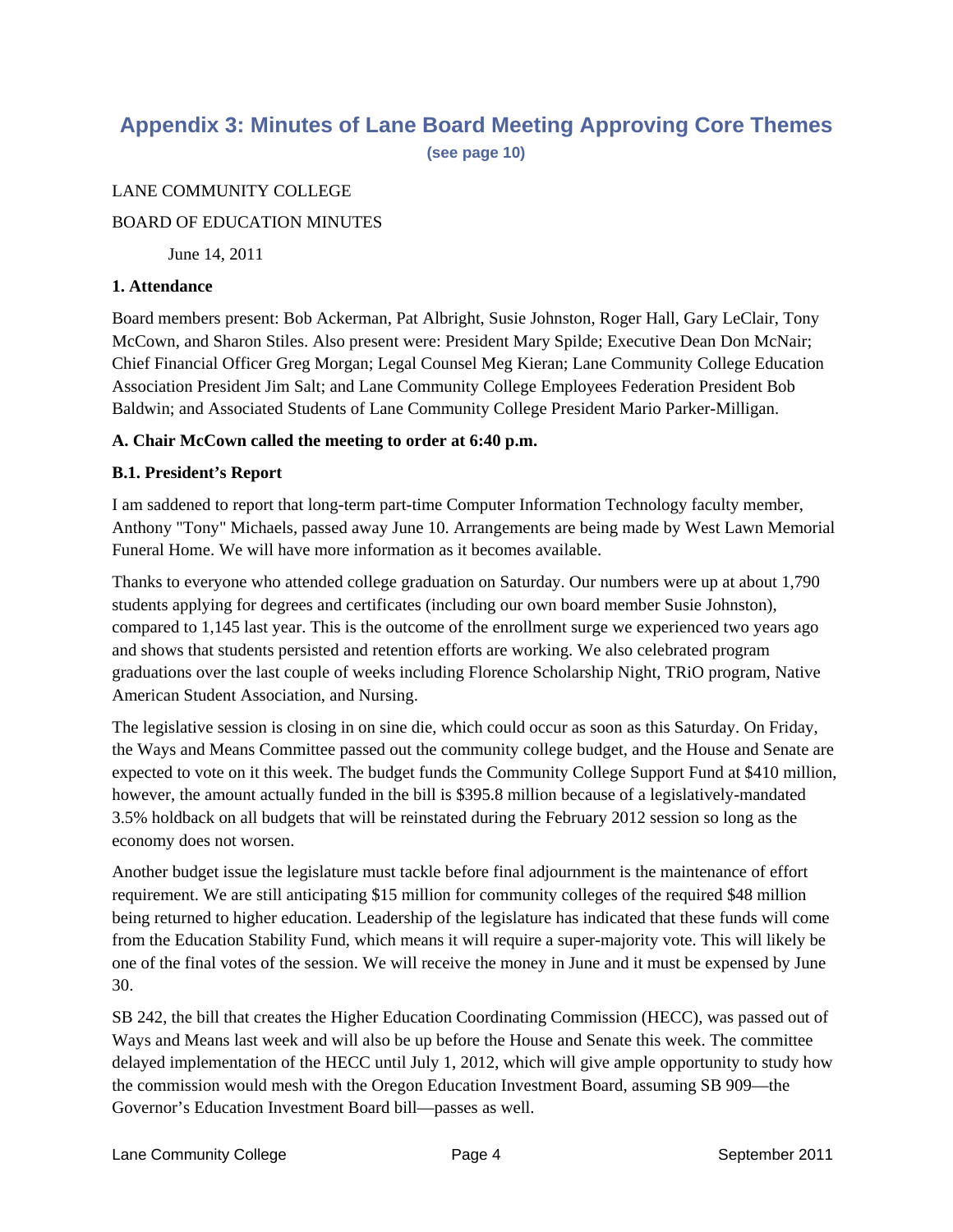Capital construction funding remains a possibility. While some legislators are urging for the state to take on no new capital commitments, there are some legislators pushing to fund community college projects that have a match available and are ready to go. Lane's project falls into this category. Brett recently testified before the Ways and Means Subcommittee on Capital Construction about Lane's project, and both he and Oregon Community College Association (OCCA) continue to follow this issue closely.

The governor's investment team has had three meetings, and he has asked us to have three more.

Eugene City Manager Jon Ruiz and I signed the Intergovernmental Agreement to finalize transfer of the \$8 million for our Downtown Campus. You will recall that the funding is part of the Downtown Urban Renewal Plan that was approved last year by the City Council acting as the Urban Renewal Agency Board.

English as a Second Language (ESL) daytime classes are relocating to the Downtown Center at 10th & Willamette for the summer. ESL nighttime classes already are held downtown. We are remodeling ESL's main campus home in Building 11. About 400 students will be affected. The daytime program will return to main campus in time for fall term.

For the first time in several years, Florence Campus will be open this summer. This is due in part to the fiscal stability that the college has achieved overall, and it's also part of our retention efforts. Research increasingly shows that not interrupting the educational flow helps students succeed. I'd also like to congratulate the Florence Campus for winning the Mayor's Award in the Rhody Days parade.

The Downtown Campus is on your agenda tonight, but I just wanted to mention that our web cam is up and running, so go to lanecc.edu/dc and check it out.

The Health and Wellness Center won first place for public buildings of its size, in the TopProjects 2011 contest for design, engineering and building in the state of Oregon, sponsored by the Daily Journal of Commerce published in Portland. It's one more reason to be proud of this new facility on campus, and another testament to the college's core value of sustainability.

Philos Molina of Lane won second place in the essay category of this year's League for Innovation National Student Literary Competition. His essay is titled, "Of Pupusas and Love." Philos works at Lane in Enrollment Services and Workforce Development and uses his tuition waiver to take classes in writing and literature to enrich his life and improve his English. Judges for the competition reviewed more than 60 works of poetry, short stories, plays and essays. The League will publish a catalog of the entries and send us copies this fall.

College Finance received the Government Finance Officers Association Certificate of Achievement for Excellence in Financial Reporting for 2010. This is the seventh year in a row College Finance has won this recognition.

KLCC now has an app available at no charge through the iTunes store for Apple IOS devices such as iPhone, iPod, or iPads and through the Android App Store for Android devices. There is also a version for PCs on the KLCC web site. It allows users to not only stream current broadcasts to their device but allows listeners to select and listen to their favorite past programming.

We enjoyed several outstanding events on campus last month, including lectures by Afghan-American author Tamin Ansary, our Reading Together guest this year; and scholar Kambiz GhaneaBassiri of Reed College, as part of our Visiting Scholars on Islam series. We also held Lane Family Day which drew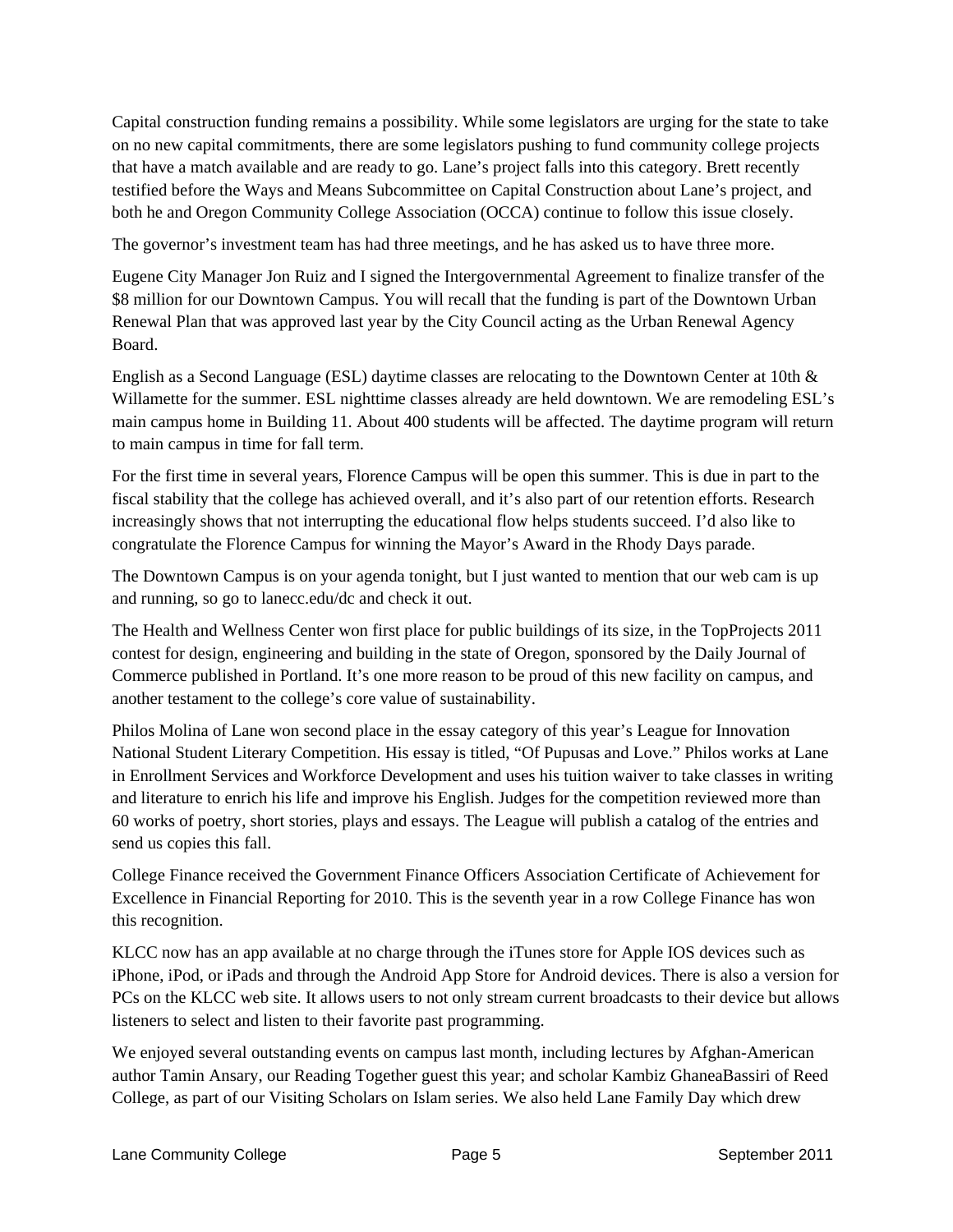about 500 children and parents to campus to see what Lane has to offer; and we again hosted the Gift of Literacy that brings books and reading into the lives of Springfield first-graders.

We hosted Dr. Garry McDonald of Australia on June 7. He is director of the National Centre for Sustainability in Melbourne, Australia, which provides educational leadership on sustainability initiatives. He is visiting colleges and sustainability programs in the US to learn about innovations and practices here. He met with me, Jennifer Hayward, Roger Ebbage, and Rosie in the Learning Garden.

I just returned from a meeting on Achieving the Dream. Coming up, I will be attending the AACC board meeting and president's academy, and teaching in the Oregon Institute for Leadership Development.

Just a reminder that we are closing on Fridays for the summer beginning June 24 through August 26.

I would like to congratulate Mario Parker-Milligan on recently being appointed to serve as a Student Commissioner on the Oregon Student Assistance Commission. The Senate approved his two-year term last week. We are very excited to have such a great voice for students and community colleges on the Commission.

B.2. Resolution Honoring Board Member Roger Hall

Spilde gave heartfelt thanks to Roger Hall, who is leaving the board after serving for twenty years. Hall brought reason, intelligence, and exemplary leadership to the board. Hall was instrumental in the board's transition to policy by governance, and he has always held the board to high levels of accountability. Several board members made statements expressing their gratitude and appreciation for Hall's service.

Chair Tony McCown read the following Resolution No. 565:

WHEREAS, Roger Hall served as a dedicated member of the Lane Community College Board of Education for twenty years, from July 1991 to June 2011 in At Large Position 6;

WHEREAS, Roger Hall; served as the board's representative on the Lane Foundation Board;

WHEREAS, Roger Hall consistently advocated for students, the community, faculty and staff;

WHEREAS, Roger Hall demonstrated leadership in times of difficult fiscal challenge;

WHEREAS, Roger Hall served in the best interests of the college at all times;

WHEREAS, Roger Hall provided leadership in two successful bond elections;

WHEREAS, Roger Hall led the efforts in the board's transition to policy governance and was an exemplary role model in carrying out that method;

WHEREAS, Roger Hall consistently conducted himself in a professional, respectful manner that enriched board discussions;

WHEREAS, Roger Hall devoted two decades of expertise and passion to the advancement of Lane Community College;

THEREFORE, BE IT RESOLVED that the Board of Education extends its deepest appreciation to Roger Hall for his outstanding leadership and service to Lane Community College and the community.

Albright moved to adopt the resolution. LeClair seconded.

## **Motion passed unanimously.**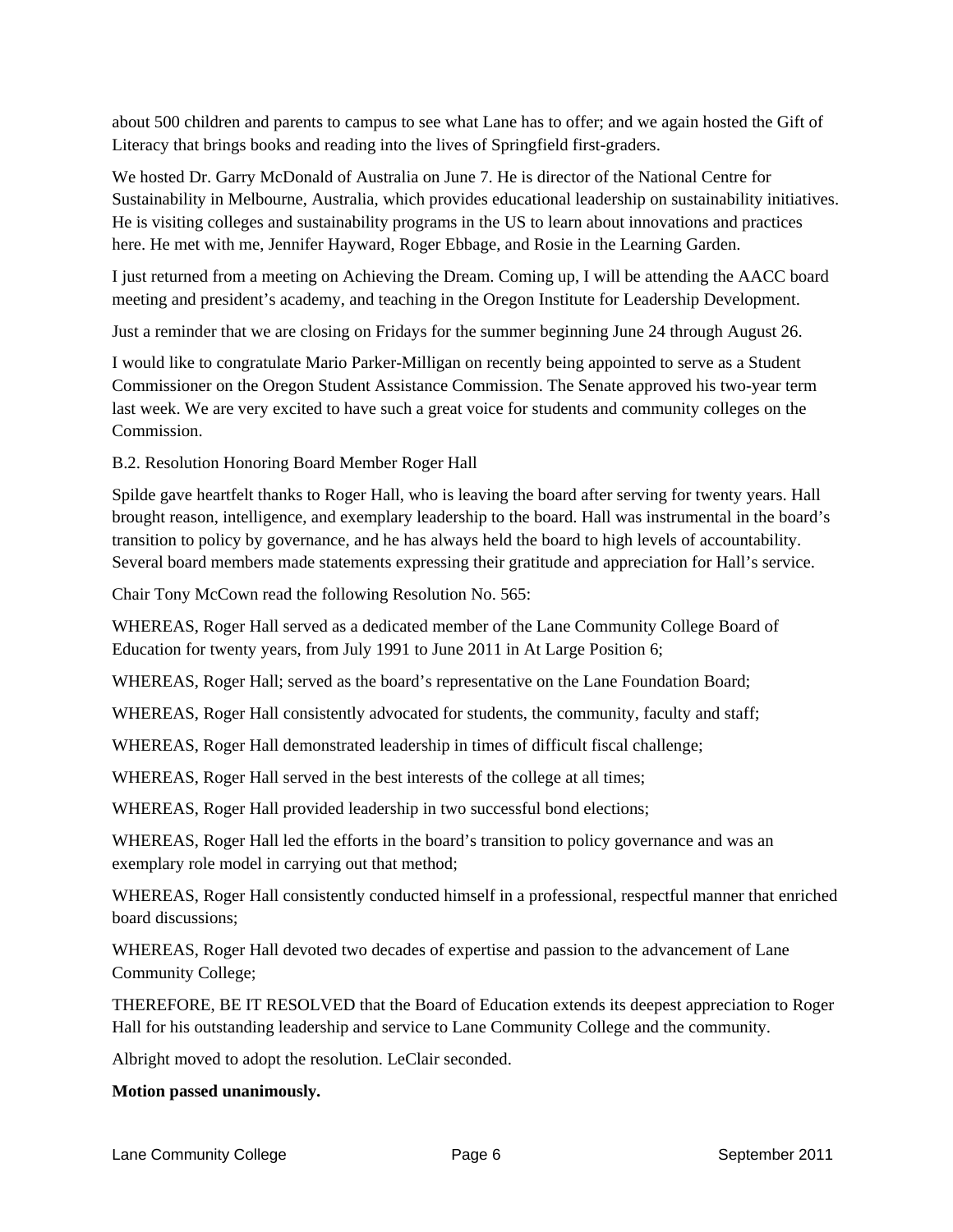McNair read heartfelt comments from Vice President Christian, who could not attend. A video was shown in Hall's honor. Spilde presented Hall with a plaque and a framed print of "The Road to Lane."

## **3) May Highlights**

May highlights at Lane Community College as offered in the board mailing were presented.

## **4) Personnel**

The college's current personnel appointments were presented.

## **C. Board Agenda Review/Changes**

No changes were made to the agenda.

## **D. Statements from Audience**

Curtiss Greer, community member, attended the Islamic studies workshop in May and was dissatisfied with the manner in which the workshop was conducted.

Justin Blakely, former student, expressed dissatisfaction with Lane's Disability Resources services.

Kevin Hager, Housekeeping, expressed concern regarding classified pay and benefits.

Twila Souers, Native American Advisory Committee member and Longhouse Committee Co chair, thanked the committee for many hours of service they have put in for the completion of the Longhouse. She thanked the board for their support in bringing dream to reality. Pendleton blankets were presented to Hall and Spilde. Hand-beaded necklaces were presented to all board members.

Bob Baldwin, LCCEF president, commented on the pending classified contract negotiations, stating that classified perceive that they have not been treated equitably with respect to faculty.

Bruce Pahlinuk, Housekeeping, expressed concern regarding classified pay and benefits.

Rodger Gamblin, IT department, expressed concern regarding classified pay and benefits.

Andy McClure, Housekeeping, expressed concern regarding classified pay and benefits.

Mark Jordan, Facilities, expressed concern regarding classified pay and benefits.

Tasha Drake, College Finance, expressed concern regarding classified pay and benefits and requested equitable treatment.

Marie Sagaberd, Housekeeping, expressed concern regarding classified pay and benefits.

Tracy Simms, Marketing, expressed appreciation for Hall's service on the Board of Education.

## **BUDGET HEARING**

## **A. The board meeting recessed, and the Budget Hearing was called to order at 7:55 p.m.**

## **B. Statements from the Audience**

No statements from the audience were made.

## **C. Discussion/Action: Tuition Surcharge**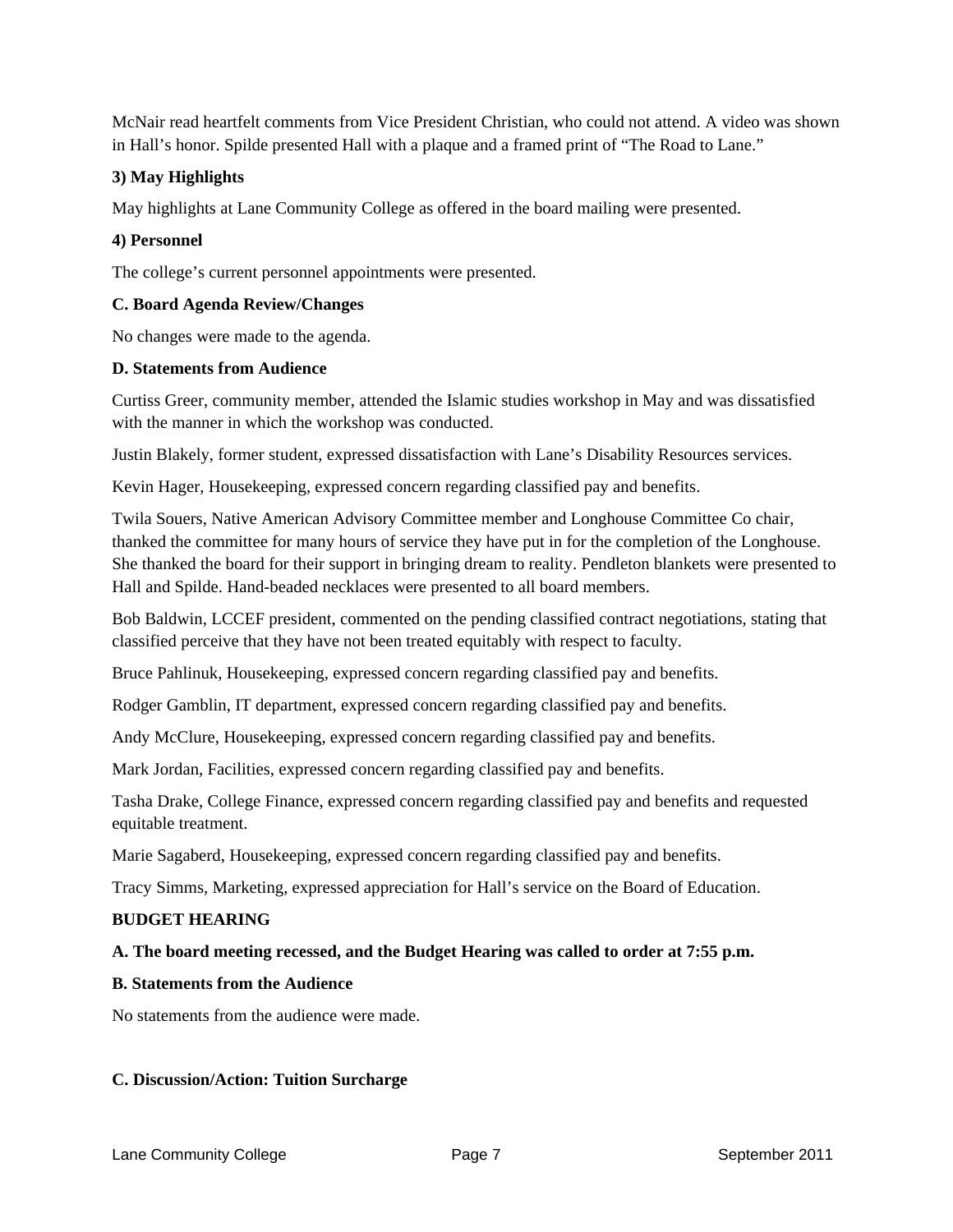Spilde reminded the board of the budget committee's recommendation to extend the \$3 tuition surcharge for two years, at which time it will be reevaluated.

LeClair moved to extend the \$3 tuition surcharge for two years, at which time it will be reevaluated. Hall seconded.

## **Motion passed unanimously.**

## **D. Resolution 562, 2011-12 Budget Adoption and Appropriation**

Albright moved to adopt Resolution 562, 2011-12 Budget Adoption and Appropriation. Ackerman seconded.

## **Motion passed unanimously.**

## **E. Resolution 563, Imposing and Categorizing Taxes for 2011-12**

Ackerman moved to adopt Resolution 563, Imposing and Categorizing Taxes for 2011-12. LeClair seconded.

## **Motion passed unanimously.**

## **The budget hearing adjourned, and the board meeting reconvened at 8:03 p.m.**

## **2A. Consent Agenda**

Johnston moved, seconded by Stiles, to approve the Consent Agenda consisting of:

- The approval of the May 11, 2011 meeting minutes
- Cafeteria Furnishings
- Building 10/11 Office Equipment

## **Motion passed unanimously.**

## **3. Policy Review**

## **A. Second Reading**

## **1. Budget Committee Principles, B.190**

Stiles moved, seconded by Ackerman, to approve the second reading of board policy B.190, Budget Committee Principles.

## **Motion passed unanimously.**

POLICY NUMBER: B.190

## POLICY TYPE: GOVERNANCE PROCESS

## POLICY TITLE: BOARD COMMITTEE PRINCIPLES

Board committees, when used, will be assigned so as to reinforce the wholeness of the board's job and so as never to interfere with delegation from board to the president.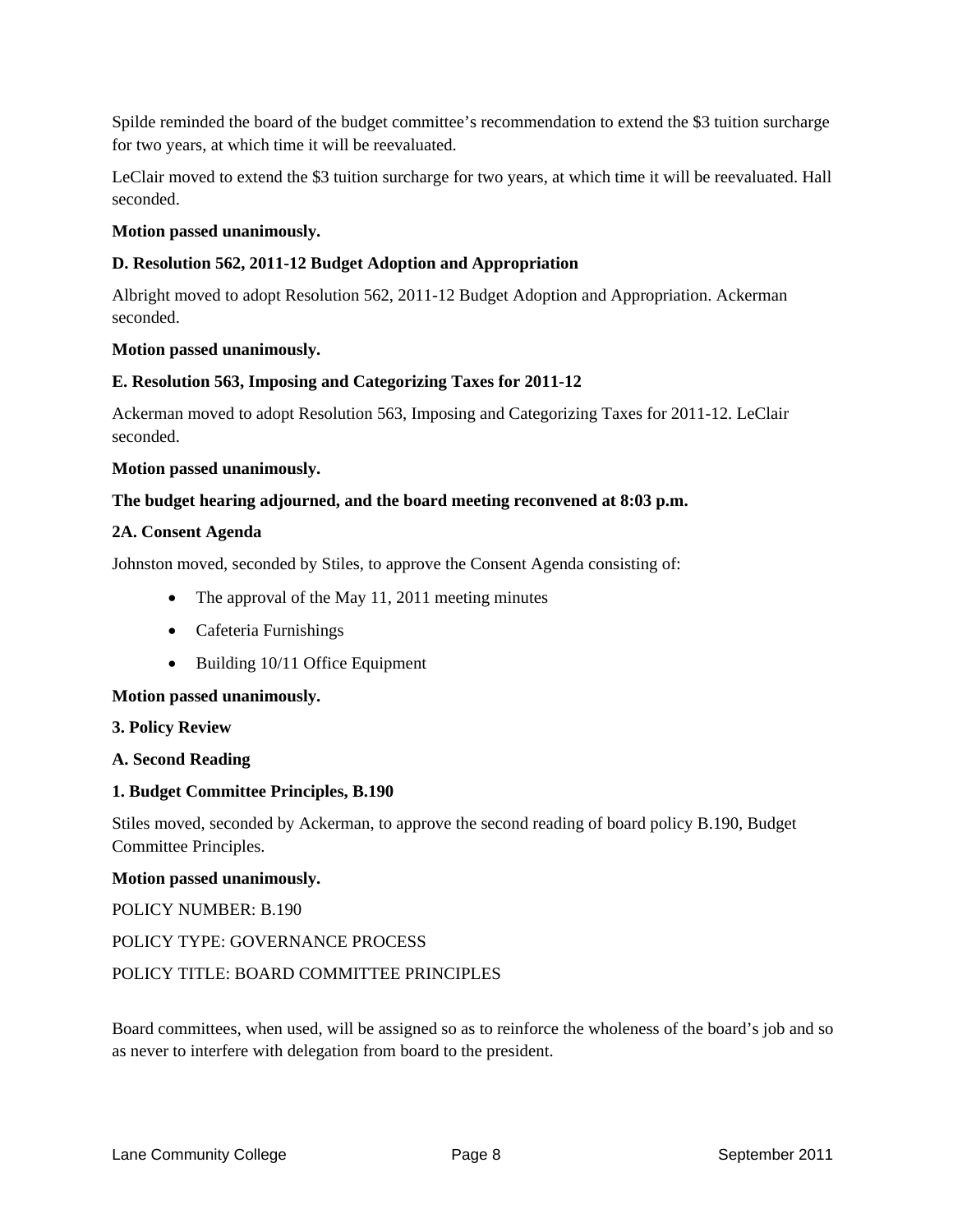ADOPTED: November 9, 1998 REVIEWED: February 11, 2004 REVIEWED: April 9, 2008

REVIEWED: June 14, 2011

## **B. First Reading**

## **1. Parliamentary Procedure, B.200**

No changes were recommended to this policy. A second reading will be held in July.

## POLICY NUMBER: B.200

## POLICY TYPE: GOVERNANCE PROCESS

## POLICY TITLE: PARLIAMENTARY PROCEDURE

Unless otherwise provided in board policy, or as provided in Oregon Revised Statutes, the board shall conduct all of its meetings in accord with Robert's Rules of Order, Newly Revised.

ADOPTED: November 8, 2000 REVIEWED: March 10, 2004 REVIEWED: May 14, 2008

#### **4. Discussion/Action Items**

## **A. Language, Literature, and Communication Presentation**

Susan Carkin, Division Dean, Anne McGrail, English instructor, Sandy Jensen, English instructor, and Karin Almquist, French instructor, presented information on the Language, Literature, and Communication (LLC) Division. The Division consists of three departments:

English (Writing, Literature, Film)

Languages (Spanish, French, Chinuk Wawa)

Speech and Communication Studies (Speech, Debate)

Courses are taught in a variety of modalities—traditional classroom, online, and hybrid courses. Some writing classes have been linked to other disciplines, such as Nursing, Business, and Culinary Arts. Nineteen Learning Communities have been established through faculty willingness to adapt to common, cross discipline goals.LLC faculty help students polish their writing for publication and also serve as advisors to student run publications. McGrail talked about her work with the Title III grant, which is dedicated to student engagement. Almquist discussed methods used in the French discipline, such as the immersion weekend, collaborating with the Culinary Arts program to sell crepes in the cafeteria, and internship programs abroad. Jensen informed the board about online classes that use Moodle, the online modem for delivering classes. The LLC Division consists of 98 instructors and several tutors and classified staff members.

(At 8:25 pm, Chair McCown fell ill and left the meeting.)

## **B. Perimeter Planning**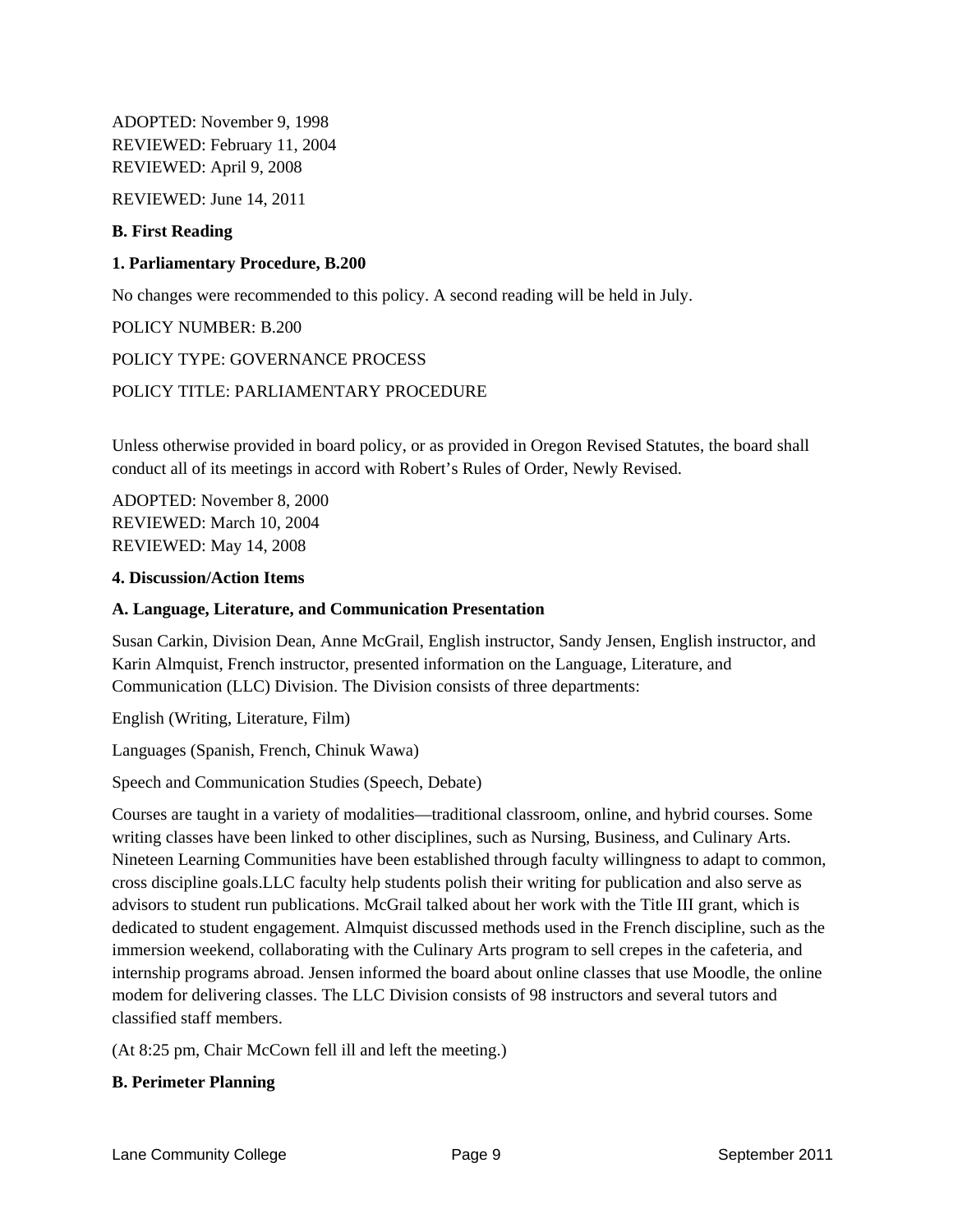The 2011 Long Range Draft Report was presented to the board at the May meeting and has been revised slightly to include additional material on the Planning Vision, Goal and Principles section and the Lane Community College Resources.

Hall moved to adopt the 2011 Report and agree to continue work during FY 2011-12. Stiles seconded.

## **Motion passed unanimously.**

## **C. Core Themes**

The Core Themes were presented to the board at the May meeting and have been revised slightly to include suggestions made at that meeting. Anne McGrail was present to answer questions and respond to comments. Items not included in the Core Themes document will be addressed in the college's accreditation self evaluation report.

Hall moved to approve the Core Themes. Ackerman seconded.

## **Motion passed unanimously.**

## **D. Downtown Campus Update**

Spilde presented Resolution No. 564, Request for Qualified Energy Conservation Bond Allocation. This issue was discussed in the May meeting and the board approval was given to move forward. Bond counsel advice has been sought to ensure eligibility and discussions have been held with the City of Eugene.

Ackerman moved to adopt Resolution 564 to request QECB authority from the City of Eugene. Albright seconded.

## **Motion passed unanimously.**

## **E. Board/Budget Subcommittee**

Due to McCown's absence, Albright requested to table this issue. The board agreed to discuss it at the board retreat.

## **F. President's Evaluation**

The board has conducted the annual performance evaluation of President Mary Spilde. Johnston read a summary of the board evaluation, stating that Spilde continues to demonstrate extraordinary leadership. Spilde received an outstanding performance evaluation for the tenth consecutive year.

## **G. Board Evaluation Process**

The board reviewed the results of their evaluation and self assessment.

LeClair moved to accept the results of the 2010-11 board evaluation. Stiles seconded.

## **Motion passed unanimously.**

## **H. Election Canvass**

Stiles moved to accept the official abstracts from the May 17, 2011, Special Election, Lane Community College Board, and declare Robert Ackerman, Zone 2, Pat Albright, Zone 5, Rosie Pryor, Position 6, and Tony McCown, Position 7, winners. LeClair seconded.

## **Motion passed unanimously.**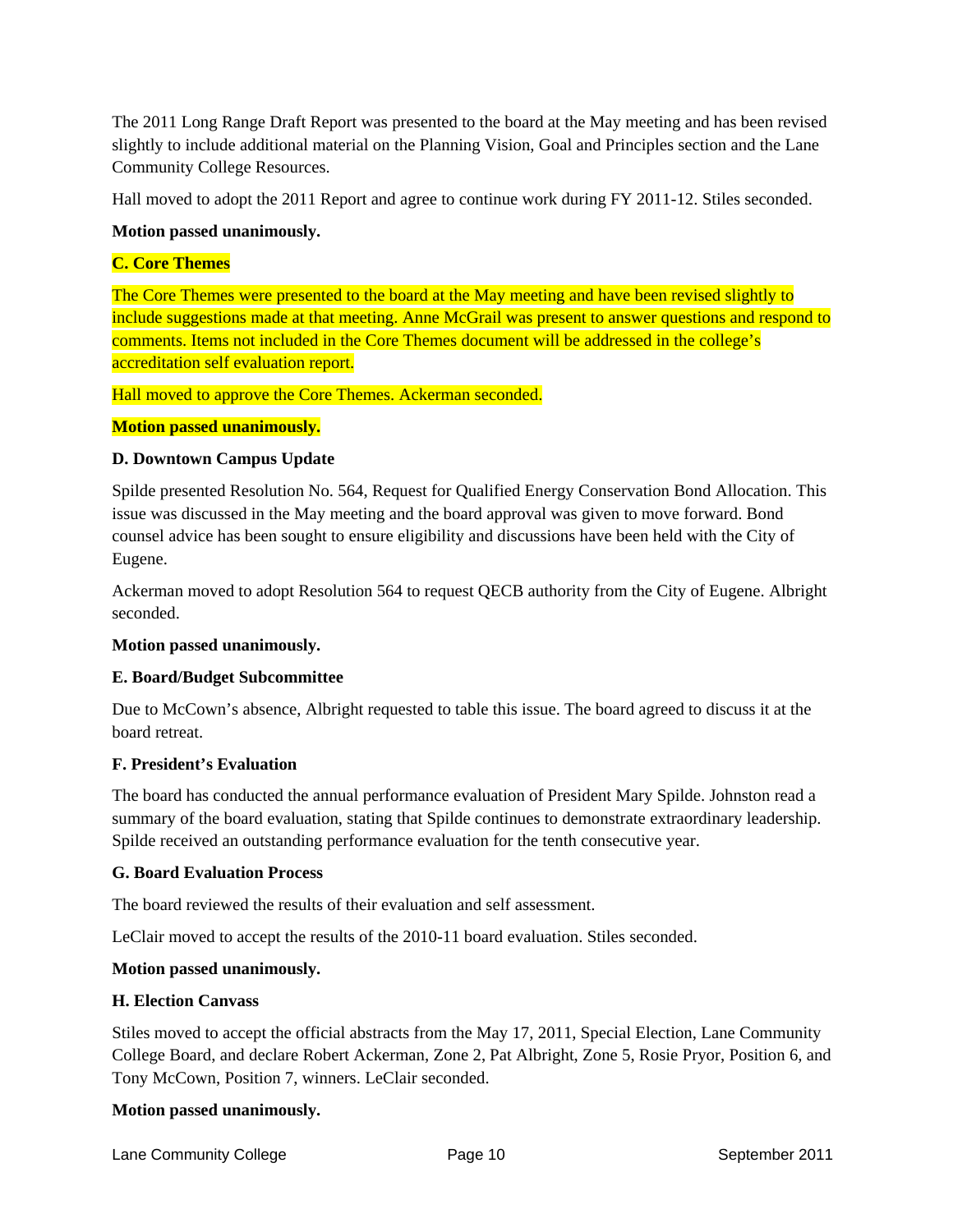## **5. Accountability/Reports**

## **A. Benchmarks**

The following Benchmarks were presented.

- College Now Enrollment
- College Now Students Enrolled in Credit Courses (not College Now) 1-year Later
- Students 16 to 19 years of Age Enrolled in Credit Classes

## **B. Facilities Update**

An update on the status of bond and facility projects was presented.

## **C. Treatment of Learners Monitoring Report**

The Treatment of Learners Monitoring Report was presented.

## **D. Treatment of Staff Monitoring Report**

Carr responded to questions and comments regarding the Treatment of Staff Monitoring Report.

## **6. Reports**

ASLCC President Mario Parker-Milligan looked forward to serving Lane students for another year and serving as a commissioner on the Oregon Student Association Commission. ASLCC is hosting a board transition and student management training this Thursday and Friday. Students will come from all over the state to take part in the training. ASLCC officers will meet during the summer to make plans for next year. Parker-Milligan thanked Hall on behalf of all students for his service to the college and community for the past twenty years.

LCCEF President Bob Baldwin thanked Hall for his twenty years of service. Baldwin remembered times when Hall was a board candidate, and the Federation happily supported him. Although there have been times when Baldwin and Hall disagreed, it was always about different perspectives of the college.

LCCEA President Jim Salt stated that this evening's first public statement grossly misrepresented the visiting professor that spoke on Islam. The professor's responses were very gracious and one key element was that one can find in all documents justification for conclusions which are so far removed from the reality of behavior and politics. Lane should be proud of the visiting scholars program and all of the speakers that have come in. Salt thanked the administration and LCCEA representatives on the bargaining teams for staying at the table through negotiations even when it was difficult to do so. Salt expressed a deep appreciation for Hall's service on the board. Salt will be on sabbatical leave this fall, and Stacy Kiser will be serving as interim president.

Executive Dean Don McNair reported that he attended graduation, and it was exciting to see Lane's largest graduating class. McNair thanked Hall for his service to the college and students

Chief Financial Officer Greg Morgan thanked Hall for his wealth of wisdom over the years. He thanked the board for adopting the budget appropriation resolution.

## **Board Reports**